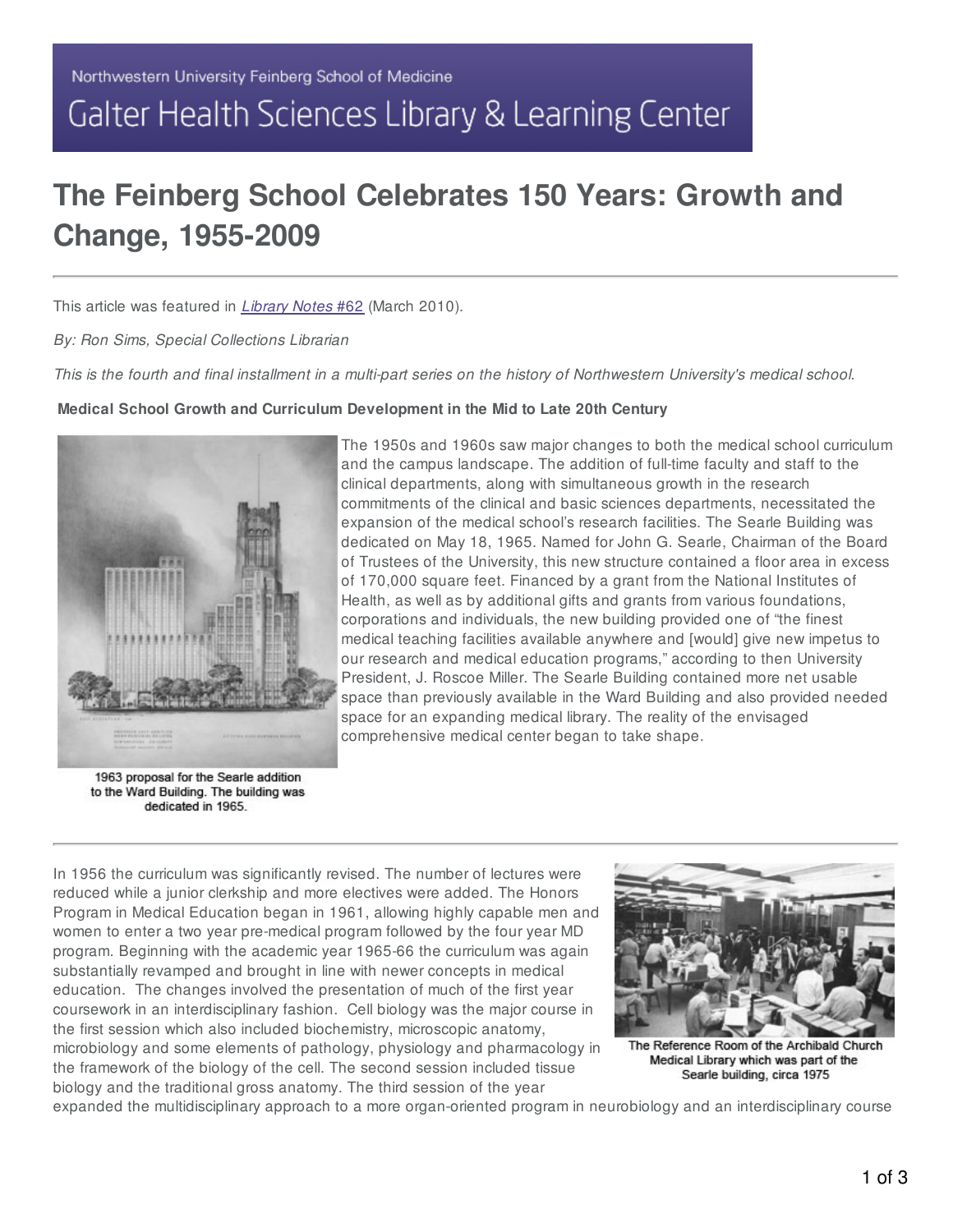in immunology. All three sessions included a course called *Introduction to Clinical Medicine*.

In 1966, the Northwestern University Medical Center was organized as a separate legal entity, with seven hospitals which had become affiliated with the University during the previous sixty-six years (years of affiliation in parentheses): Chicago Wesley Memorial Hospital (1899), Passavant Hospital (1925), Children's Memorial Hospital (1946), Evanston Hospital (1950), Rehabilitation Institute of Chicago (1960), and the Chicago Maternity Center (1966). The purpose of the Medical Center, as outlined in the charter of incorporation, was "to foster joint effort to provide centralized facilities and to improve teaching, research and patient care within the existing framework of private medicine and independently operated institutions."

Generous gifts in 1966 and 1972 from Mr. and Mrs. Foster McGaw gave additional momentum to the Center, which was renamed the McGaw Medical Center of Northwestern University. An MD/PhD program, known as the Medical Scientist Training Program, was initiated in 1968. In 1973, an agreement with the City of Chicago enabled the purchase of land which had previously housed a city parking garage. The Health Sciences Building, housing the Olson and McGaw Pavilions, was constructed on this block and completed in 1978. The Dental School clinics were located in the McGaw Pavilion until 2001. In 2004, the building was remodeled to provide additional space for clinical education, labs, and the Daniel Hale Williams Auditorium. The Robert H. Lurie Cancer Center is now in the Olson Pavilion, former home of the emergency and critical care departments.

In 1990, the Integrated Graduate Program (IGP) was established as an umbrella program for PhDs in both the basic sciences and clinical departments at the Feinberg School of Medicine. The program was created to provide interdisciplinary training in modern biomedical sciences. Students could choose to study within a variety of specializations such as cancer biology, pathology and neurobiology. Other programs have since been initiated, including MD/Master of Medical Humanities and Bioethics, MD/Master of Public Health, MD/Master of Science in Healthcare Quality and Patient Safety, and Master in Medical Informatics, in addition to a number of post-doctoral fellowship programs.

The Tarry Research and Education Building was completed in 1990. It was named in honor of Edwina Tarry and George W. Tarry, MD, who were major benefactors of the Feinberg School and the School of Education and Social Policy at Northwestern University.

A generous gift from Jack and Dollie Galter provided funds for the restoration and expansion of the medical school library. In March 1996, upon completion of the project, the medical and dental school libraries were merged and became the Galter Health Sciences Library.

In April 2005, the Robert H. Lurie Medical Research Center was dedicated, providing an additional 200,000 net square feet of research space for the medical school. The twelve story Center is located on the corner of Superior Street and Fairbanks Court, site of the former Passavant Hospital. It was designed to encourage basic, clinical, and translational researchers to collaborate across disciplines, thus creating the potential for novel solutions to scientific challenges. Ann Lurie's gift to Campaign Northwestern supported the building's construction, named in honor of her late husband, Robert H. Lurie.

# **Campus Hospitals and Affiliated Institutions**

Planning and reorganization between the University and its member hospitals were given new focus with the formalization of the relationships between the various institutions of the McGaw Medical Center. Passavant and Wesley Hospitals responded by merging nursing schools, exchanging staff privileges, and combining clinical areas, culminating in the consolidation of the two hospitals on September 1, 1972, with a new name: Northwestern Memorial Hospital. In the 1970s, the Hospital also merged with Prentice Women's Hospital and Maternity Center and the Institute of Psychiatry. The Olson Critical Care Pavilion opened in 1979.

In 1988, extensive planning for a new hospital building began in partnership with Northwestern Memorial Hospital, Northwestern University and the Northwestern Medical Faculty Foundation. Ground was broken for the new hospital in 1994 on a site bordered by Fairbanks Court and St. Clair, Huron and Erie Streets. On May 1, 1999, Northwestern Memorial opened its new healthcare facility.

Following the move to the new hospital, the previous structures were slated for demolition as part of a comprehensive campus master plan. The Robert H. Lurie Medical Research Center was built on the site of the old Passavant Hospital,